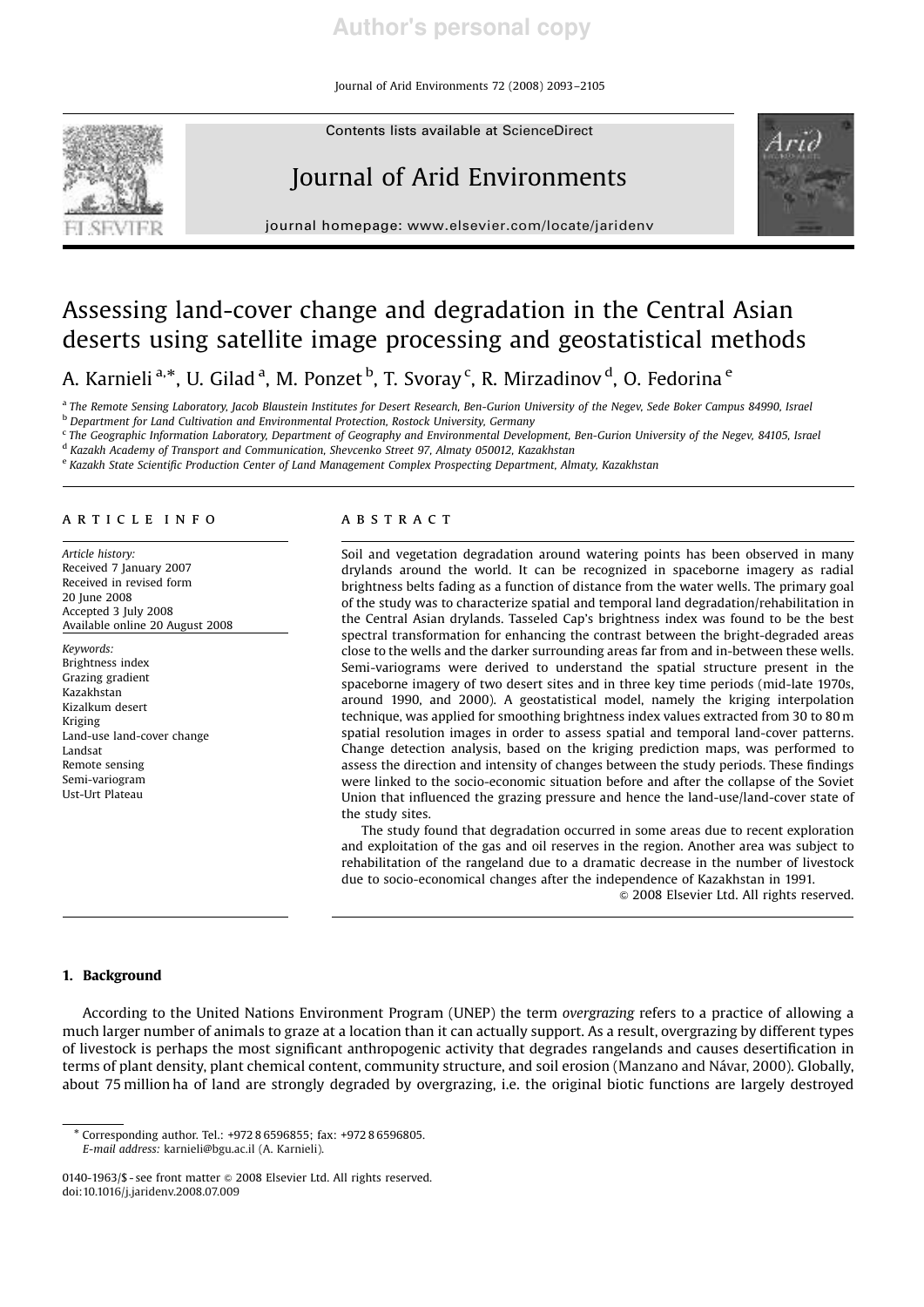(Sinha, 1998). In arid and semi-arid environments, land (soil and vegetation) degradation is particularly related to areas surrounding point-sources of water, either natural or artificial, such as wells or boreholes (Lange, 1969).

Domestic animals (sheep, goats, cattle, camels, yaks, and horses) prefer to graze in the vicinity of a watering point. When food is depleted in this area they move away from the source of water but return regularly to drink. Consequently, large numbers of individuals frequently concentrate around watering points; a density that decreases gradually with increasing distance from water (Friedel, 1997; Pickup et al., 1993). Typical grazing distance away from the watering point is 4–6 km, which can increase to 10 or even 20 km under extreme conditions (Dobie, 1980; Hodder and Low, 1978). Lange (1969) named the radial grazing pattern *piosphere*, derived from the Greek root 'pios' meaning 'drink'. Pickup and Chewings (1994) defined the term '*grazing gradient*' as ''spatial patterns in soil or vegetation characteristics resulting from grazing activities and which are symptomatic of land degradation'' (p. 598). Such degraded features have been observed in most of the pastoral drylands around the world.

Many studies based on ground measurements and/or interpretation of remotely sensed data have been carried out to monitor the spatial variability of grazing impacts on rangelands. Many biotic, abiotic, and environmental effects are listed in the literature (e.g., Brooks et al., 2006; James et al., 1999; Ludwig et al., 2001, 2004; Perkins and Thomas, 1993). In these studies, vegetation cover, species richness and diversity, and distribution of biological soil crusts were analyzed as a function of distance from the watering point. Other studies deal with soil chemistry and physical properties, as well as erosion impact and trampling gradient. Most of the ground-based measurements are determined by sampling schemes along transects and were carried out in plots varying in size between 1 and 100 m<sup>2</sup>. These efforts have shown that methods which measure only restricted areas are greatly affected by natural variation in vegetation composition and landscape characteristics that cannot reliably be related to the impact of grazing (Friedel et al., 1993). Conventional ground-based measurements are time consuming, relatively expensive, and the distant sites are not accessible for frequent repeatable sampling (Pickup and Chewings, 1994). Friedel (1997) assumed that the grazing effects cannot be monitored when the measurement is carried out only in a small spatial dimension. These difficulties are magnified when working in semi-arid rangelands, but remotely sensed data can overcome these problems.

For this reason, and since the radial pattern around watering points is well observed from space, most recent studies have been based on interpretation and modeling of remotely sensed data, which can be analyzed in a semi-automated and repeatable way over vast and remote areas. Various remote-sensing models, incorporating geographic information systems techniques, were developed to estimate the spatial distribution of different variables around watering points (Bastin et al., 1993; Hanan et al., 1991; Harris and Asner, 2003; Pickup et al., 1993).

The ground and spaceborne observations described in the literature demonstrate not only that the grazing gradients are characterized by concentric circles around the watering points, but also that the spatial pattern of the measured biotic, abiotic, and environmental variables are distributed in a common fashion. Each variable has a low (or high) value near the center and changes exponentially as the distance increases. The most utilized variable is vegetation cover, which can be assessed by spectral vegetation indices such as the normalized difference vegetation index (NDVI), the soil adjusted vegetation index (SAVI), and Perpendicular Distance (PD54) (Harris and Asner, 2003; Lind et al., 2003; Pickup et al., 1993; Washington-Allen et al., 2004), grass and annuals production (Hanan et al., 1991; Trodd and Dougill, 1998), bush encouragement, soil pH, organic content, phosphate, and nitrate (Perkins and Thomas, 1993), soil nutrient concentrations, particularly potassium and phosphorus (Fernandez-Gimenez and Allen-Diaz, 2001), and track density (Pringle and Landsberg, 2004). Moreover, most of these observations show that the rate of improvement (or decline) of each variable does not change after several kilometers (usually 6 km) from the watering point. It should be noted that despite this ''normal'' response, in some cases three other types of response, termed inversed, composite, and complex gradients were also observed (Pickup et al., 1994; Washington-Allen et al., 2004). Composite gradient is generally associated with invading species that replaced the palatable ones near the watering point. Inverse gradient is generally associated with a dam in area of predominantly woody vegetation, with higher vegetation signal, in the watering point. Complex gradient appears in area where reduced growth of vegetation in runoff and eroded areas is offset by increased growth in run-on and sediment sinks. Perkins and Thomas (1993) summarized the radial pattern of the grazing effects on vegetation and soil in the following belts—up to 50 m from the borehole is the *sacrifice zone* where most of the vegetation is destroyed and the surface is scattered by wind erosion; up to 800 m is the *nutritious grass zone*, dominated by palatable and grass species; up to 2000 m is the *bush encroachment zone*. According to these authors, this distance is the limit of major grazing effects.

Intensive grazing around watering points is a world-wide phenomenon, but the current study was conducted in the drylands of Kazakhstan with respect to the socio-economic transition that this country experienced at the end of the 20th century. Livestock farming is one of the main branches of the Kazakh economy. About 70% of the agricultural lands of Kazakhstan are used as year-around natural desert and semi-desert pastures. In the 1920s, under the influence of Soviet collectivization, the traditional family and tribal-oriented nomadic pastoral system was transformed, as all arable and rangeland were consolidated into large state-owned farms or collectives. Rangelands were overgrazed and mismanaged with specialized commercial production oriented towards exporting livestock products to Russia. In 1980, 60% of the Kazakh rangelands were under different degrees of degradation (Kharin and Kiriltseva, 1988; Robinson et al., 2003).

A drastic decline in livestock population happened after 1991 due to changes in the political system and collapse of the national economy (Alaolmolki, 2001). Unparallel land-use and land-cover changes occurred in the region. On one hand, due to shifts in profession (more agriculture) and the necessity to be close to the markets, more people were forced to migrate to the vicinity of central villages and towns. This process aggravated the ecological situation due to overgrazing and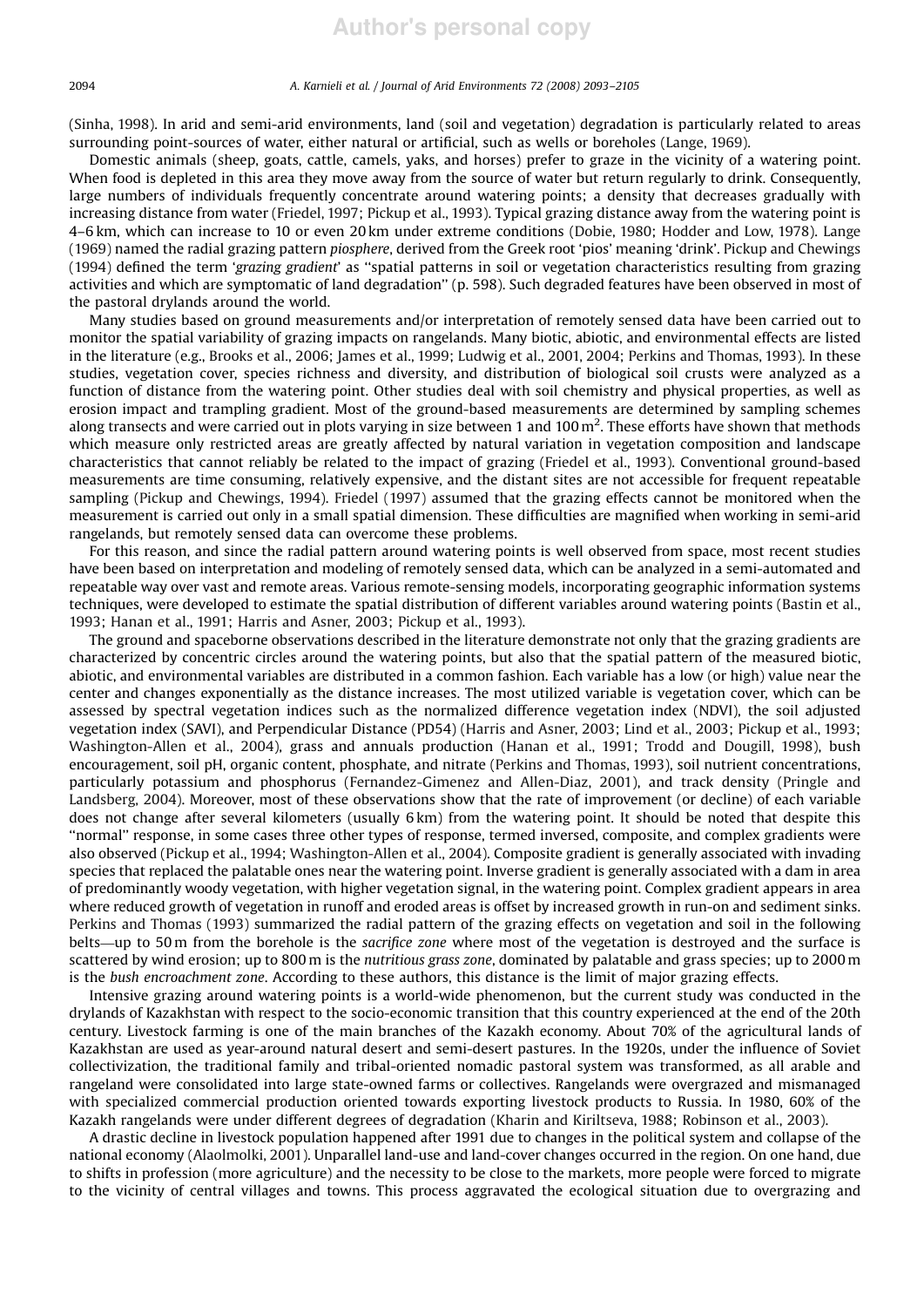vegetation cutting in these sites. On the other hand, less human activity exists in the remote areas. The previous strong centralized government subsidy programs were terminated, including the practice of guaranteed supplemental forage in cold winters and drought years. Farmers could no longer feed their livestock during the harsh winters, water wells were demolished, pumps were stolen or broken, and there were no longer means of transportation to convey the animals to the markets in the central cities (Antonchikov et al., 2002). Disengagement from Russia also led to decline in production of exports including wool and meat (Alaolmolki, 2001). Due to raising meat, wool, and milk prices (Kerven and Behnke, 1996), the diets of Kazakh people changed, as people ate more carbohydrates than meat. For all these reasons, the number of cattle declined by about 50% while the number of sheep sharply decreased from 34 million to less than 10 million head (Baydildina et al., 2000; de Beurs and Henebry, 2004; Robinson et al., 2003; Suleimenov and Oram, 2000). Consequently, drastic declines in livestock populations were observed after 1991 that have resulted in lower grazing pressure and hence recovery of the natural vegetation and rehabilitation of the land.

Another socio-economic process that characterizes the new independent state of Kazakhstan is accelerated development of the gas and oil industry. Kazakhstan, home to more than 2% of the world's proven oil reserves, is the second largest oil producer among the former Soviet republics after Russia, producing nearly 950,000 barrels per day, mostly from regions surrounding the Caspian Sea. Upon the breakup of the Soviet Union, the Kazakh government, recognizing the importance of foreign investment, implemented the most protracted effort to elicit such investments in its hydrocarbon resources as a cornerstone for development (Kadrzhanova, 2003; Ulmishek, 2001).

Remote-sensing studies of local desertification processes in Central Asia were carried out in the mid-1970s (Kharin and Kalenov, 1978; Vinogradov, 1976). Visual interpretation of the Soviet Souz photographs revealed more than 150 anthropogenic-induced desertification spots around the wells of south-east Karakum desert. The current paper presents another approach for assessing and mapping grazing impacts around watering points. The primary goal of the study was to characterize spatial and temporal land degradation/rehabilitation in the Central Asian drylands, in terms of vegetation and soil patterns, at different time periods, with respect to socio-economic changes. More specific objectives of the study were: (1) to derive semi-variograms in order to gain insight to the spatial structure present in the imagery of two desert sites and in three key different time periods (mid-late 1970s, late 1980s—early 1990s, and 2000); (2) to apply a geostatistical model, namely the kriging interpolation technique for smoothing brightness index values extracted from 30 to 80 m spatial resolution satellite images, in order to assess spatial and temporal land-cover patterns; (3) to conduct a change detection analysis based on kriging prediction maps to assess the direction and intensity of changes between the study periods; and (4) to link these findings to the socio-economic situation before and after the collapse of the Soviet Union that influenced the grazing intensity and hence the land-use/land-cover state of the study sites.

## 2. Procedures and methodology

## *2.1. Study sites*

Two study areas are involved in the current research. Both are dryland steppe (rangeland) within the territory of Kazakhstan (Fig. 1). The climate is cold desert, typical to the mid-continental Asian deserts.

The Ust-Urt Plateau is located between the Aral Sea and the Caspian Sea  $(44^{\circ}12^{\prime}N, 54^{\circ}24^{\prime}E)$ . It extends roughly 200,000 km<sup>2</sup>, with an average elevation of 150 m, and is characterized by numerous stone debris plateaus with grey-brown



Fig. 1. Location map showing Ust-Urt Plateau and the Kyzylkum Desert in Kazakhstan. Stars indicate the study sites.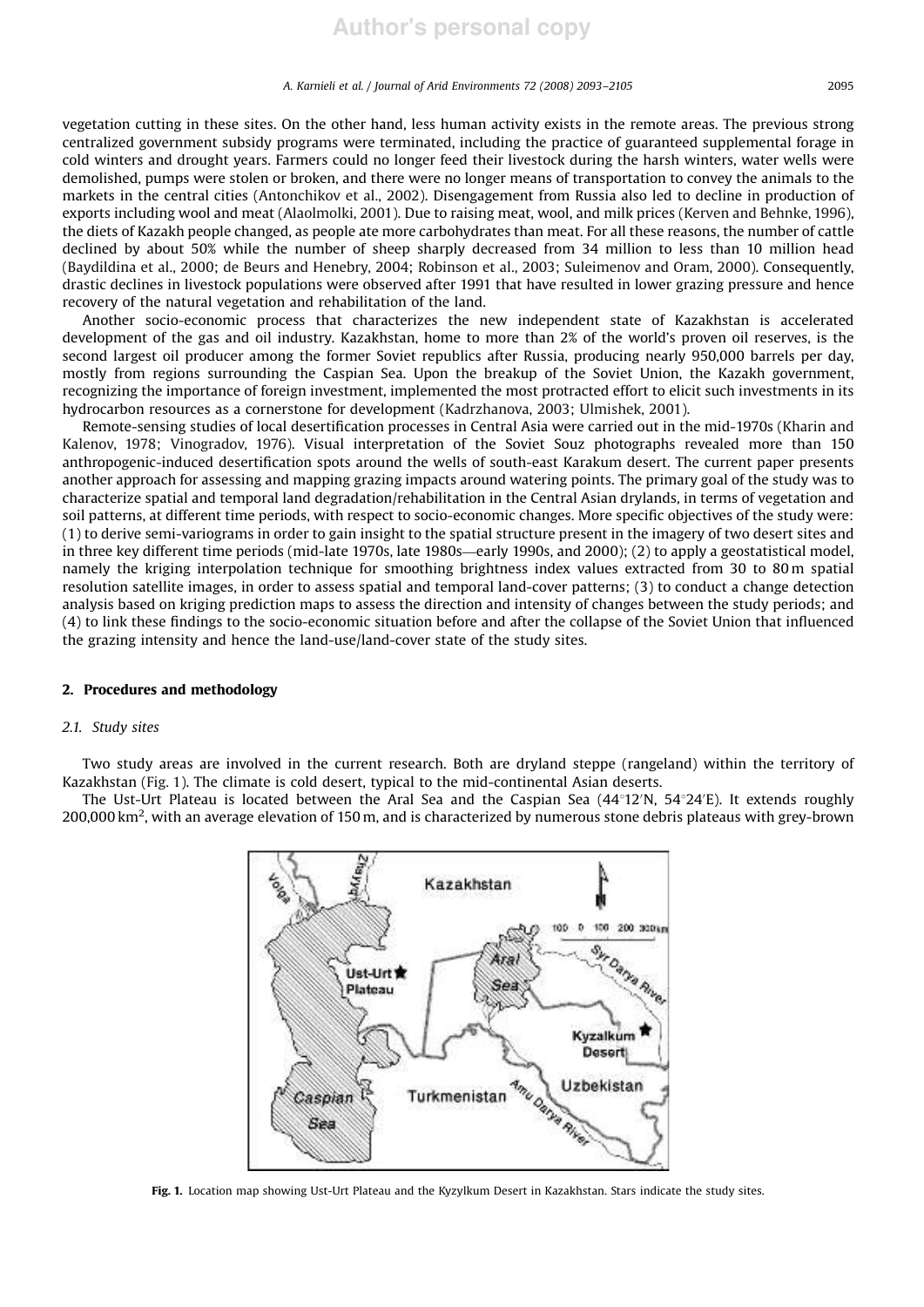soils, solonchaks, and ridge and dune sands. The plateau's semi-nomadic population raises sheep, goats, camels, and horses. Vegetation is rather sparse, consisting of *Artemisia terrae albae*, *Salsola arbuscula*, and *Anabasis salsa*. The average annual temperature is about 12 °C; the absolute maximum and minimum are +42 and  $-40$  °C, respectively. The average annual precipitation is 90 mm. The groundwater table is at a depth of 20–30 m.

The Kyzylkum Desert  $(43°25'N, 66°13'E)$  is the tenth largest desert in the world. Hillock and hillock-ridge sands characterize this area. The absolute heights within the research area range from 100 to 327 m above sea level. Water wells, located in the inter-ridge depressions, are the main source of water in the Kyzylkum Desert. The level of groundwater is 20–40 m, sometimes deeper. The water is slightly mineralized but suitable for livestock. Water resources rely only on local precipitation and ground water while no additional water is transferred to the region. The Kyzylkum Desert also belongs to the cold deserts belt of Asia. The mean annual precipitation is around 200 mm and temperatures range from below 0  $\degree$ C in the winter to around 30 °C in the summer. Geobotanic mapping of the area that was conducted in 1973–1977 showed strong degradation of vegetation in the grazing areas. The dominant plant species near the settlements and watering points were *Ammodendron conollyi*, *Convulvus divaricatus*, *Cousinia*, *Artemisia scoparia*, *Artemisia razvesistaya*, *Astragalus paucijugus*, and *Heliotropum arguziodes.* The ephemeral cover included *Bromus tectorum*, *Ceratocephalus ortoceras*, *Diarthron vesiculosum*, and *Ceratocarpus arenarius*—indicators of degradation resulting from overgrazing.

Landsat images of the two study sites are presented in Fig. 2. These show the distribution of the watering points as bright spots spread over most of the area.

Three field surveys were carried out in the eastern part of the Kyzylkum Desert in 1973–1977, 1995, and 2001. Geobotanic mapping of the Kyzylkum Desert in the earliest period showed strong degradation of vegetation in the grazing areas. The repeated geobotanical mapping of Kyzylkum in 1995 revealed the rehabilitation processes of vegetation



Fig. 2. Landsat TM false color images (R,G,B = 4,3,2) of the (A) Ust-Urt Plateau in 1987; (B) Kyzylkum Desert in 1991 where the agricultural fields along the Syr Darya River are shown on the right. In both images the bright spots are the sacrificed zones in the vicinity of watering points. The rectangles bound the specific sites where geostatistical analyses were preformed.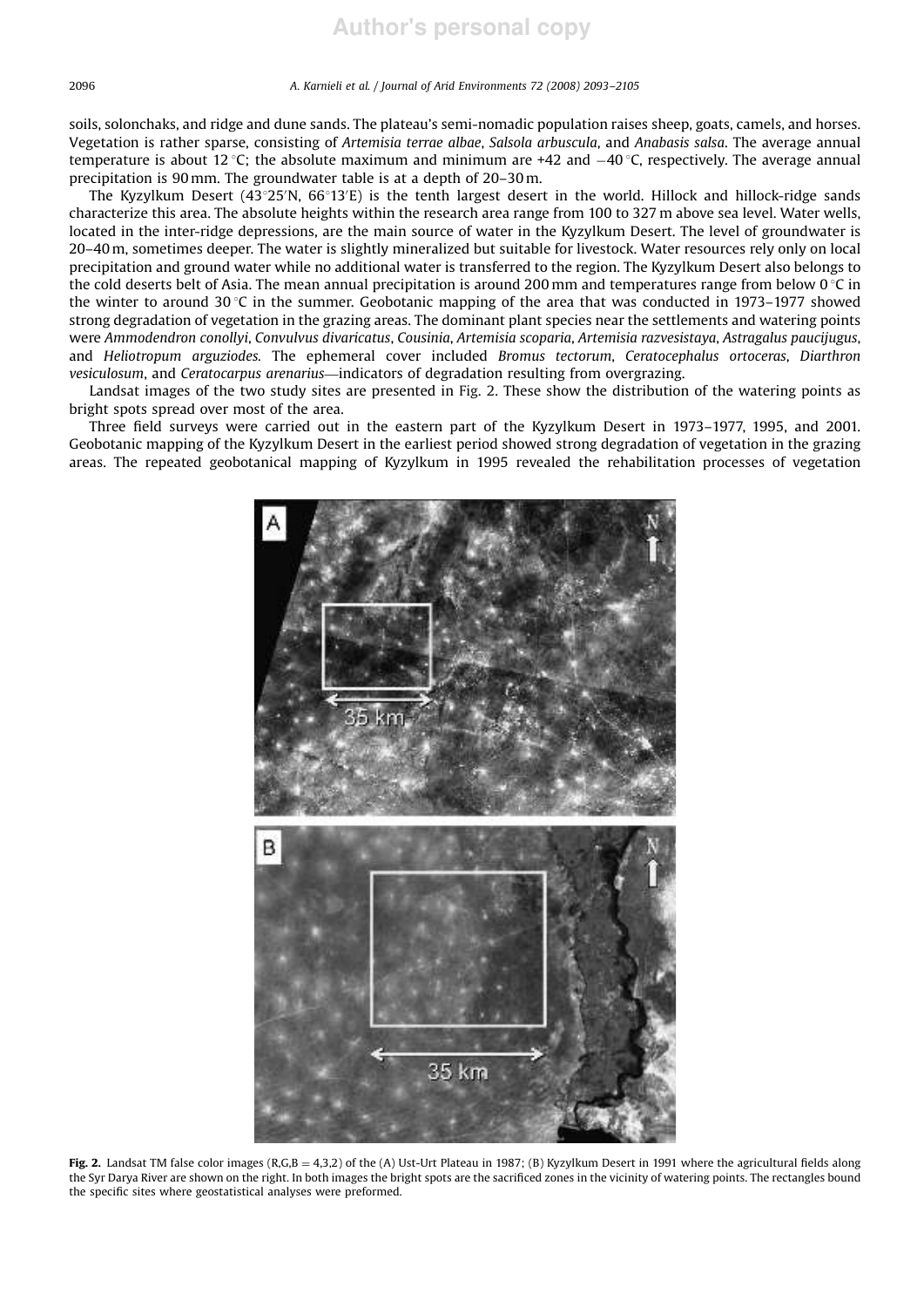including recovery of herbaceous species. In June 2001, four watering points were chosen and a total of 19 sample plots in different directions and distances were analyzed. In addition, a cross-section between two wells that are still active was carried out. The Log Series Survey method established by McAuliffe (1990) was used for estimating the total vegetation cover for plant species in the research site.

## *2.2. Image processing*

Six Landsat images (Table 1) covering the two study sites were downloaded from the Global Orthorectified Landsat Data by Landsat.Org (http://landsat.org/). The images were acquired by different sensors (MSS, TM, and ETM+) and are from three different time periods, as listed in Table 1. Subsets of the study fields were made, bounding an area of 1184 km $^2$  in the Ust-Urt Plateau and 1038 km<sup>2</sup> in the Kyzylkum Desert (Fig. 2). Livestock grazing is the only land-use practice in these sites.

Image processing started by converting image digital numbers to reflectance values (Chander and Markham, 2003; Markham and Barker, 1983; Williams, 2006). Reflectance values were used to calculate several vegetation indices for each image subset. These include the NDVI (Tucker, 1979), the SAVI (Huete, 1988), the modified SAVI (MSAVI, Qi et al., 1994), the perpendicular vegetation index (PVI, Richardson and Wiegand, 1977), and the tasseled cap-derived greenness and brightness indices (Kauth and Thomas, 1976). Spectral separability analysis, incorporating mean and standard deviation values of extreme classes in each scene, was applied to all indices in order to assess the most suitable index for differentiating between degraded and non-degraded land (Kaufman and Remer, 1994; Lasaponara, 2006). This analysis revealed that the brightness index (BI) produced the best separability value and consequently was selected for further analysis. The BI has the general form of

$$
BI = \alpha 1(B1) + \alpha 2(B2) + \ldots + \alpha n(Bn) \tag{1}
$$

where *Bn* are the spectral band number and  $\alpha n$  are the appropriate BI coefficients of each sensor—MSS, TM, and ETM+ (after Crist and Cicone, 1984; Huang et al., 2002; Kauth and Thomas, 1976, respectively). In addition to the above-mentioned statistically significant results, and the fact that this index was originally designed to examine soil properties, its advantage lies in its ability to compare different sensors with different spectral bands, as it subsets different spectral bands to one normalized layer of BI values.

In the next step, for the MSS, each window of  $3 \times 3$  pixels was averaged to assign a new pixel value, and for the TM and ETM+, each window of  $6 \times 6$  pixels was averaged for the same purpose. Thus, the resolution of the images was reduced by factors of 3 and 6, to fit the MSS and TM/ETM+ images, respectively. The resulting pixel size of 171 m was easily processed, as the subset size was reduced from approximately 1.5 million pixels to only 40,000 pixels. Note that even a pixel size of 171 m was assumed to be small enough for assessing changes within the 6 km from the watering point where degradation is expecting. Finally, although originally rectified, image-to-image geometric correction was applied for better accuracy in the forthcoming change detection procedure.

## *2.3. Geostatistical analysis*

The key concept of geostatistics is that of the *regionalized variable* (Matheron, 1971), defined as a variable that can be characterized from a number of measurements that identify spatial structure. The basic assumption underlying this theory is that when assuming spatial continuity, samples that are located adjacent to one another tend to be more similar than samples located further apart. This spatially dependent variation may be treated statistically and described through a number of parameters derived from a *semi-variogram* that is the function relating the *semi-variance* to the directional distance between two samples. The semi-variance is defined as half the mean-squared difference between two samples a given direction and distance apart (Eq. (2)). The direction and distance are defined by the vector *h* that is commonly referred to as the *lag*:

$$
\gamma(h) = \frac{1}{2N(h)} \sum_{i=1}^{N(h)} (z_{xi} - z_{xi+h})^2
$$
 (2)

Table 1 Landsat images involved in the current research

| Satellite/sensor | Location        | Date              | Path/row* |
|------------------|-----------------|-------------------|-----------|
| Landsat-2 MSS    | Ust-Urt Plateau | April 25, 1975    | 176/29    |
| Landsat-4 TM     |                 | June 14, 1987     | 163/29    |
| Landsat-7 ETM+   |                 | June 9, 2000      | 163/29    |
| Landsat-2 MSS    | Kyzylkum Desert | September 4, 1979 | 167/31    |
| Landsat-4 TM     |                 | August 4, 1991    | 155/31    |
| Landsat-7 ETM+   |                 | August 4, 2000    | 155/31    |

- Path/row of the MSS images are listed according to Worldwide Reference System-1 (WRS-1) while those of TM and ETM+ are according to WRS-2.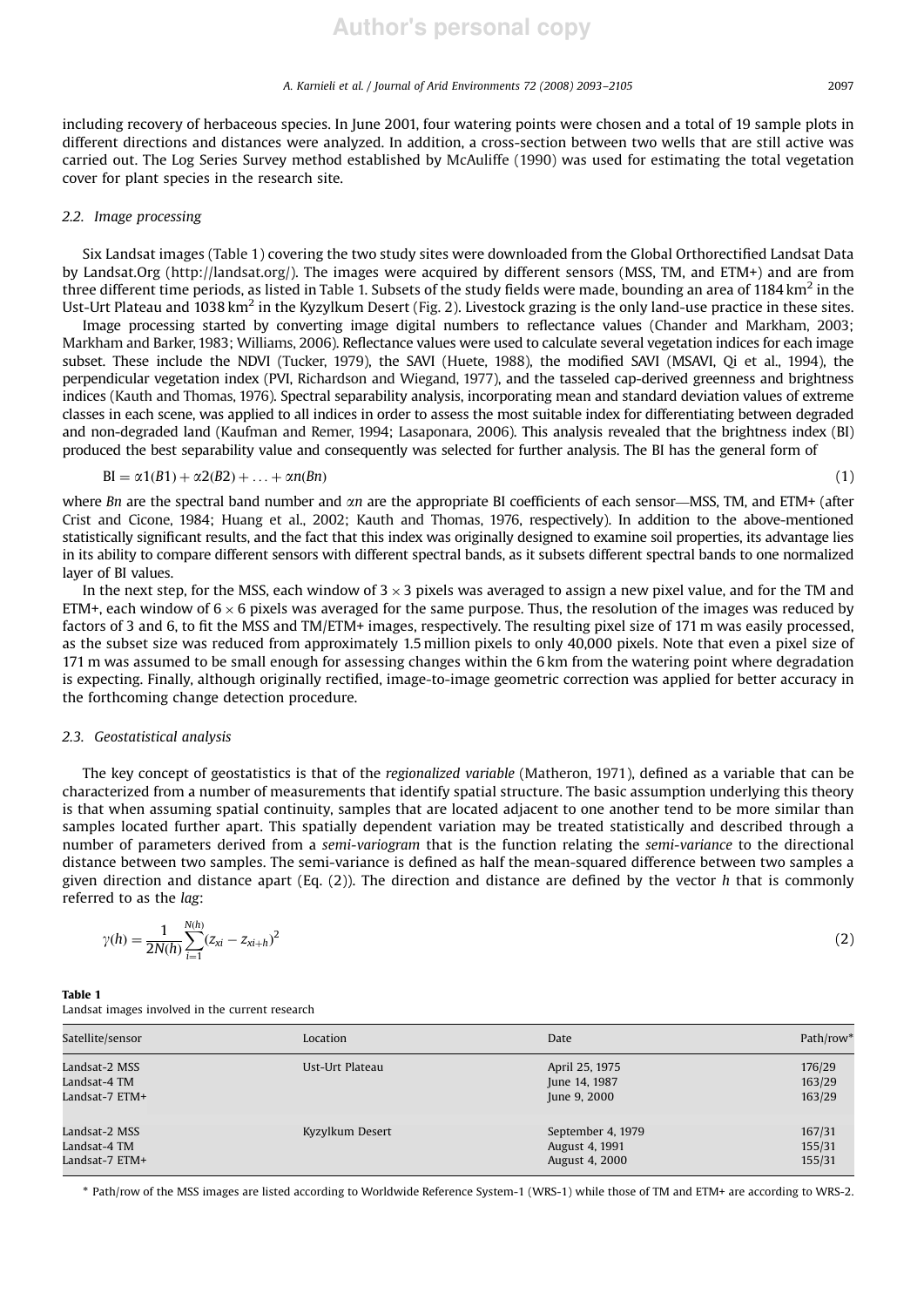where  $\gamma(h)$  is the semi-variance at lag *h*,  $N(h)$  is the number of sample-pairs a distance *h* apart, and  $Z_i$  is the value of the regionalized variable at location *i*. An idealized semi-variogram along with its associated features is illustrated in Fig. 3. In addition to the lag, the variogram is characterized by three other parameters—the nugget, range, and sill. The *nugget* is variability at zero distance and represents sampling and analytical errors. The *range* of influence designates the extent, say a distance *a*, beyond which autocorrelation between sampling sites is negligible. The *sill* represents the variability of spatially independent samples. An empirical semi-variogram can be calculated from the given set of observations and then a theoretical model can be fitted (Delhomme, 1978, 1979). Among other theoretical models, a popular one is the *exponential model* of the form:

$$
\gamma(h) = C_0 + C_1 \left[ 1 - \exp\left(\frac{-3|h|}{a}\right) \right] \tag{3}
$$

where *a* is the range, *h* is the lag,  $C_0$  is the nugget, and  $C_0 + C_1$  equals the sill. To better understand the spatial structure presented in the imagery for a given date and location variogram analysis was applied to the studied sites. The rationale for using semi-variograms was the similarity in spatial structure of most of the above-mentioned variables, gradually increasing (or decreasing) as a function of the increasing distance from the watering point until reaching the limit of no grazing effects, and the typical shape of the variogram. Curran (1988) and Woodcock et al. (1988a, b) introduced the semivariogram to remote sensing and discovered that the parameters of the variogram can be directly related to a feature in an image. In the current case, presence or absence of a sill can be an evidence for radial grazing pattern around the watering points. Finally, the level of the sill can be related to the homogeneity (lower variance) of the area. The lag distance can be related to the walking distance of livestock since beyond a certain distance (the range) observations appear independent.

In each subset, the empirical semi-variogram was calculated based on 40,000 pixels, and then the model that best fits to it was estimated. Parameters for the model were found by minimizing the square differences between the empirical semivariogram values and the theoretical model one. Once the latter was chosen, several criteria were applied to determine the correctness of the model and to adjust its parameters:

- (1) Cross-validation scatter plot—in this plot, the measured and predicted data are regressed and the cloud of points is compared to a 1:1 line and to a line of best fit.
- (2) Mean estimation error:

$$
\frac{1}{n}\sum_{i=1}^{n}(Z_{xi}-Z_{xi}^{*})=\frac{1}{n}\sum_{i=1}^{n}\varepsilon_{i}\approx 0
$$
\n(4)

where  $\varepsilon$  is the difference between the estimated and the known point value (this term should approach 0). (3) Mean standardized squared estimation error:

$$
\frac{1}{n}\sum_{i=1}^{n} \left[ \frac{(Z_{xi} - Z_{xi}^{*})}{s_{i}^{*}} \right]^{2} = \frac{1}{n}\sum_{i=1}^{n} \left( \frac{\varepsilon_{i}}{s_{i}} \right)^{2} \approx 1
$$
\n(5)

where  $s_i^*$  is the estimation standard deviation (this term should approach 1).



Fig. 3. An idealized semi-variogram along with the involved parameters.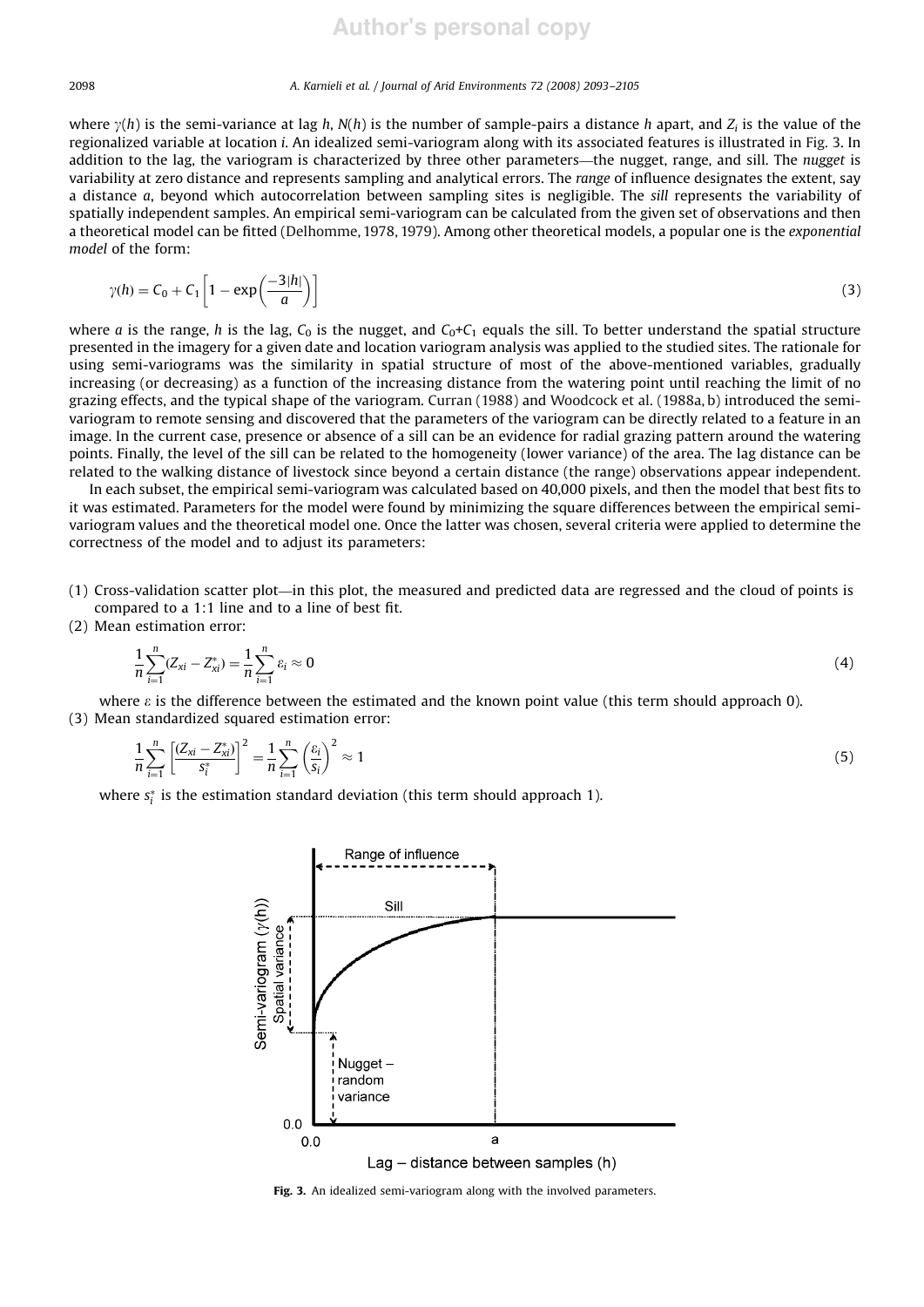A linear geostatistical technique, known as *ordinary kriging* interpolation, was used to reduce local effects and to provide a smoother surface than the surface brightness values in the study sites. This helps to better identify spatial phenomena. Ordinary kriging estimates the mean as a constant in the searching neighborhood (Isaacs and Srivastava, 1989). The kriging technique has recently become very common for analyzing spaceborne data (Oliver et al., 2000).

#### *2.4. Image differencing change detection analysis*

A post-processing change detection method, hereafter the BI differencing method, a variant of the vegetation index differencing method (Jensen, 1986; Yuan et al., 1998) was implemented to assess the main trends of degradation/ rehabilitation in the study sites. For each site, the two pairs of kriging maps (i.e., 1987–1975 and 2000–1987 for Ust-Urt Plateau, and 1991–1979 and 2000–1991 for Kyzylkum Desert) were differenced ( $\Delta$ BI = BI<sub>t+1</sub> – BI<sub>t</sub> where *t* and *t+*1 are the two time periods).

The relative change in trends during the three decades under study was investigated by categorizing the direction and the level of change using a threshold of 1 standard deviation, according to

$$
Change = \begin{cases}\n-2 \text{ if } \Delta BI < -2STD \cdots \text{ high rehabilitation (HR)} \\
-1 \text{ if } \Delta BI \le -1STD \cdots \text{ low rehabilitation (LR)} \\
0 \text{ if } -1STD \le \Delta BI < 1STD \cdots \text{ no change} \\
1 \text{ if } \Delta BI \ge 1STD \cdots \text{ low degradation (LD)} \\
2 \text{ if } \Delta BI \ge 2STD \cdots \text{ high degradation (HD)}\n\end{cases} \tag{6}
$$

where STD is standard deviation from the mean difference. Note that the only way to detect absolute changes is by extensive field observations. Unfortunately, such data for this long period of time was not available. Therefore, changes presented in this study are relative changes from which the general trends can clearly be extracted.

#### 3. Results and discussion

## *3.1. Geostatistical analysis*

To avoid redundancy, details of the analysis procedure are exemplified only for the Ust-Urt Plateau site, followed by results for the both sites. Fig. 4 shows the respective BI products, calculated by Eq. (1), with the appropriate coefficients. Watering points are recognized as bright spots spread over most of the 1970s and 1980s images, but hardly appear in the 2000 ones. In the latter image of the Ust-Urt Plateau many of the watering points have disappeared; however, a wide bright area exists in the center of the image (Fig. 4c). Similarly, in the same year, at the Kyzylkum Desert site, most of the previously observed watering points cannot be seen any more (Fig. 4f). High BI values correspond to bare, degraded, soil. The brightness levels were equally stretched for the different sensors. BI values range from 0.65 to 0.96 and from 0.19 to 0.56 for the Ust-Urt and the Kyzylkum sites, respectively.

All six BI images were used for the geostatistical analysis. First, empirical semi-variograms for the three periods, for each of the two sites, were established (six sub-images altogether). In field observations, no evidence was found to support anisotropic pattern, such as linear dunes or other barriers that may govern the grazing direction of the livestock. Consequently, isotropic distribution was assumed in all cases. Results of the cross-validation analyses are presented in Table 2. The slope coefficient is very close to unity and the intercept coefficient is very close to zero, proving the ability of the chosen exponential model to reproduce the observed values.

Subsequently, several theoretical models (Delhomme, 1978) were examined and the *exponential model* (Eq. (3)) was selected due to the best cross-validation results. The least-squares measure of fit was used, incorporating exponential models, as shown in Fig. 5. The variogram parameters are presented in Table 2. All variograms were processed with 16 lags of 1000 m each. Lag values were determined by trail and error process to optimize the above-mentioned criteria. Visually, the 1975 and 1987 variograms look quite similar, having a typical variogram shape. Two features can be noticed. Firstly, the sill of the 1987 variogram is lower than 1975 one, indicating lower variance in the former year. Also, in 1975 the range is 6000 m and in 1987 it is 7000 m, which matches the reported walking distance of livestock from their drinking source (Dobie, 1980; Hodder and Low, 1978). On the contrary, the 2000 variogram reaches about the same sill level only after 16,000 km. Such a range does not seem to be indicative to the grazing pattern in the region.

Next, kriging interpolation maps were produced based on the exponential models with the parameters presented in Table 2. Fig. 6 depicts the final products for the distribution of the BI values for the three periods, for both sites. In the early maps ( $\leq$ 1991) one can observe the belts around the watering points, indicating progressive land degradation radiating from the wells, i.e., the grazing gradient. The dark-red areas in the images are related to zones where the grazing impact is the predominant feature that has a strong effect on the spatial variation. These areas can be considered as the center of the grazing impact, denoted as the '*sacrifice zone*' by Perkins and Thomas (1993). The surrounding light red and yellow belts represent a mixed zone where grazing impact and natural variability overlay each other or create a stable balance. This zone can be compared to an edge zone of the grazing impact and highlights the principal migration routes of livestock. The zone colored by blue tones is considered to be an area where natural variability overbalances the grazing impact, denoted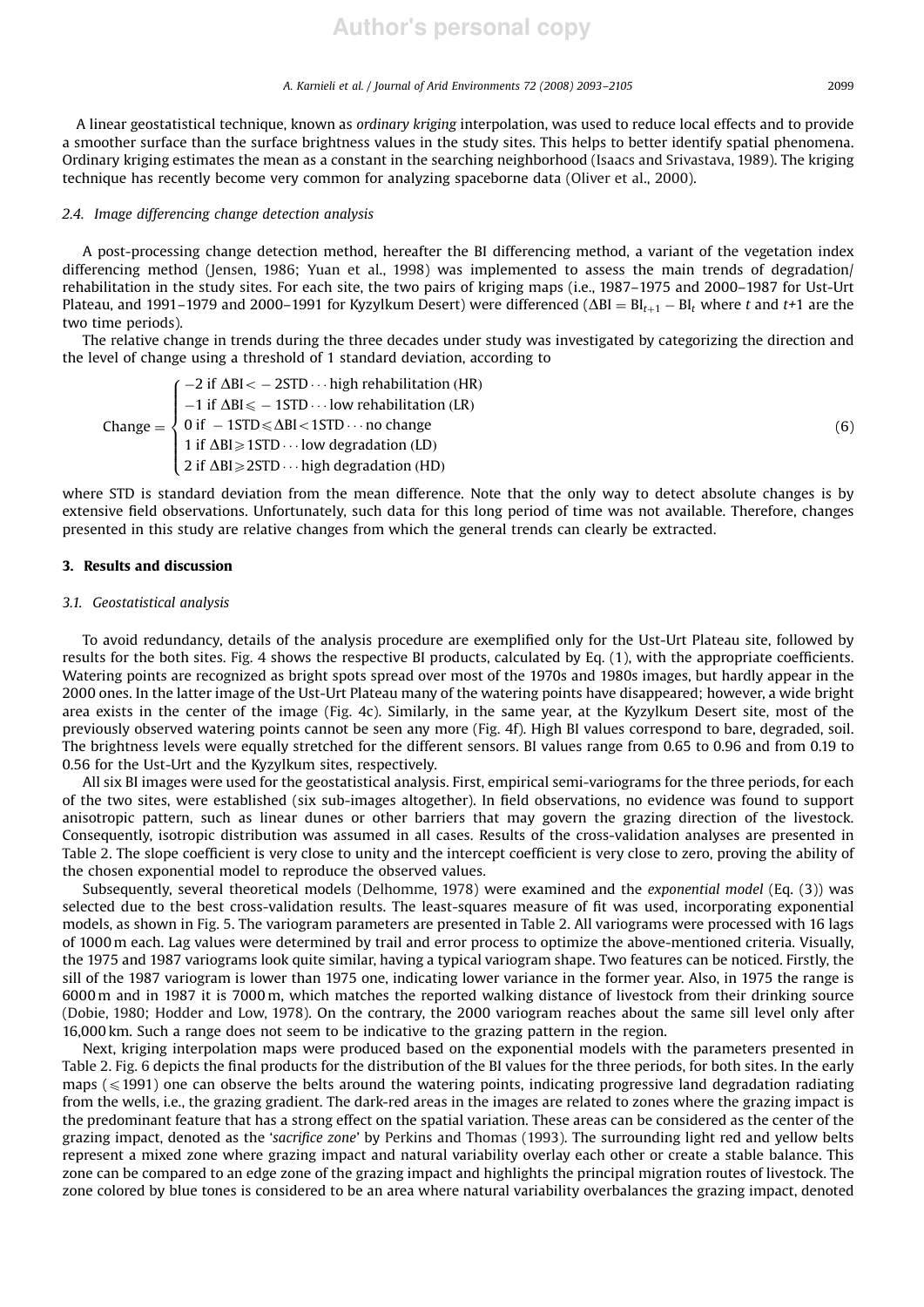

Fig. 4. Brightness index products: (A) Ust-Urt Plateau in 1975, (B) Ust-Urt Plateau in 1987, (C) Ust-Urt Plateau in 2000, (D) Kyzylkum Desert in 1979, (E) Kyzylkum Desert in 1991, and (F) Kyzylkum Desert in 2000. Dimension of each panel is about  $35 \times 30$  km.

#### Table 2

Variogram parameters for the exponential models fitting the BI subset products for the Ust-Urt Plateau for the three periods and their cross-validation values

|                               | Ust-Urt Plateau |            |            |  |  |
|-------------------------------|-----------------|------------|------------|--|--|
|                               | 1975            | 1987       | 2000       |  |  |
| Nugget                        | 0.00            | 0.00       | 0.00       |  |  |
| <b>Sill</b>                   | 0.0011          | 0.0008     | 0.0010     |  |  |
| Lag(m)                        | 1000            | 1000       | 1000       |  |  |
| Range (m)                     | 5952.9          | 7137.4     | 15953.0    |  |  |
| Root-mean-square              | 0.0095          | 0.0096     | 0.0096     |  |  |
| Average standard error        | 0.0096          | 0.0121     | 0.0111     |  |  |
| Mean standardized             | 0.00008         | $-0.00063$ | $-0.00006$ |  |  |
| Root-mean-square standardized | 0.9883          | 0.7935     | 0.8701     |  |  |

as '*grazing reserve*' by Perkins and Thomas (1993). The radial pattern, related to the grazing gradient, is not seen in the 2000 map. Instead, the dominant feature in the middle of the scene is colored in by red tones.

### *3.2. Image differencing change detection analysis*

The BI differencing method (detailed in Section 2.4) was implemented to understand temporal trends in the grazing patterns during these two periods. The change detection maps and their respective frequency histograms are presented in Fig. 7. In the 1987–1975 change detection map and histogram of Ust-Urt Plateau (Fig. 7a and b) much of the area is black, indicating no change in the grazing patterns. Of the rest, only a few small and local spots are orange-brown, representing degradation, and the remaining area has green tones, representing rehabilitation. The general trend from the late 1970s to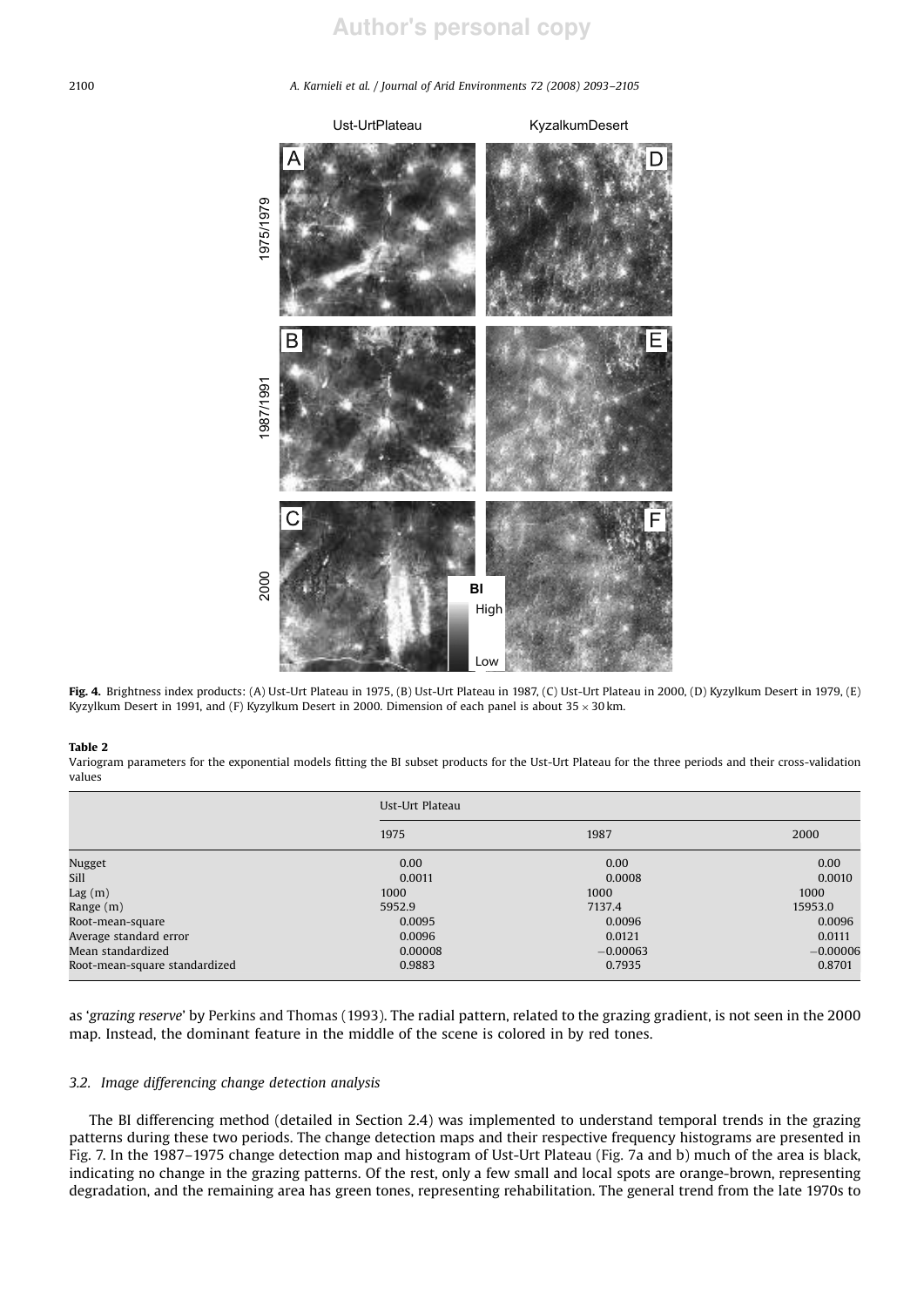*A. Karnieli et al. / Journal of Arid Environments 72 (2008) 2093–2105* 2101



Fig. 5. Model variograms for the brightness index values of the Ust-Urt Plateau in 1975, 1987, and 2000.



Fig. 6. Kriging interpolation maps for images shown in Fig. 3 based on the brightness index values: (A) Ust-Urt Plateau in 1975, (B) Ust-Urt Plateau in 1987, (C) Ust-Urt Plateau in 2000, (D) Kyzylkum Desert in 1979, (E) Kyzylkum Desert in 1991, and (F) Kyzylkum Desert in 2000. Dimension of each panel is about  $35 \times 30$  km.

the late 1980s, therefore, was towards favorable land-cover conditions, or rehabilitation. Note also that in 1987 the area was more homogenous as is reflected by the lower sill in Fig. 5 and by the smaller color range in Fig. 6b. An opposite trend was detected in the second period (2000–1987), when degradation processes (warm colors) characterized a considerable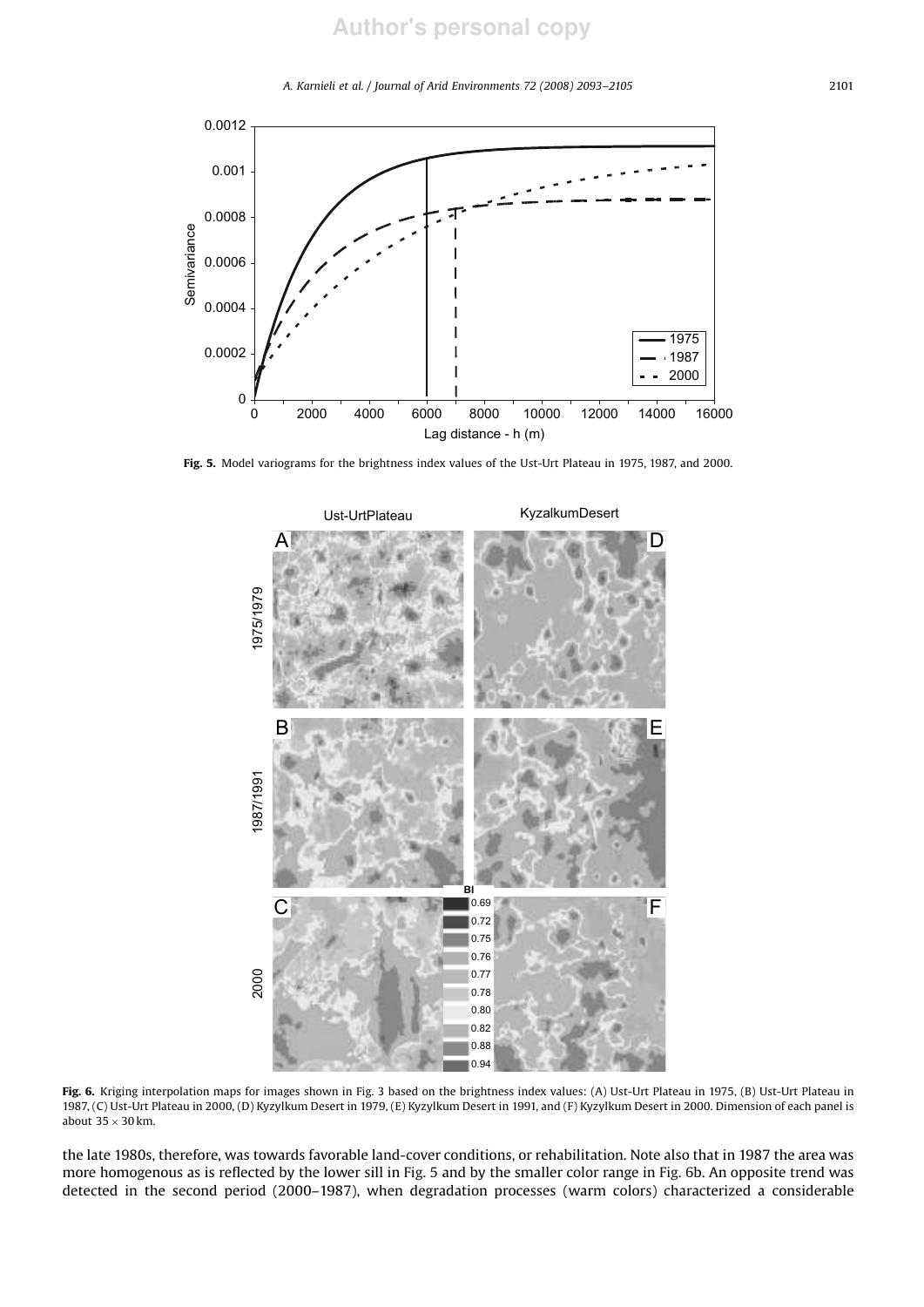

Fig. 7. Change detection results shown as maps and histograms: HR = high rehabilitation, LR = low rehabilitation, HD = high degradation, LD = low degradation. (A and B) Difference between the 1987 and 1975 images for the Ust-Urt Plateau; (C and D) difference between the 2000 and 1987 images for the Ust-Urt Plateau; (E and F) difference between the 1991 and 1979 images for the Kyzylkum Desert; (G and H) difference between the 1991 and 1979 images for the Kyzylkum Desert. Dimension of panels A, C, E, and G is about  $35 \times 30$  km.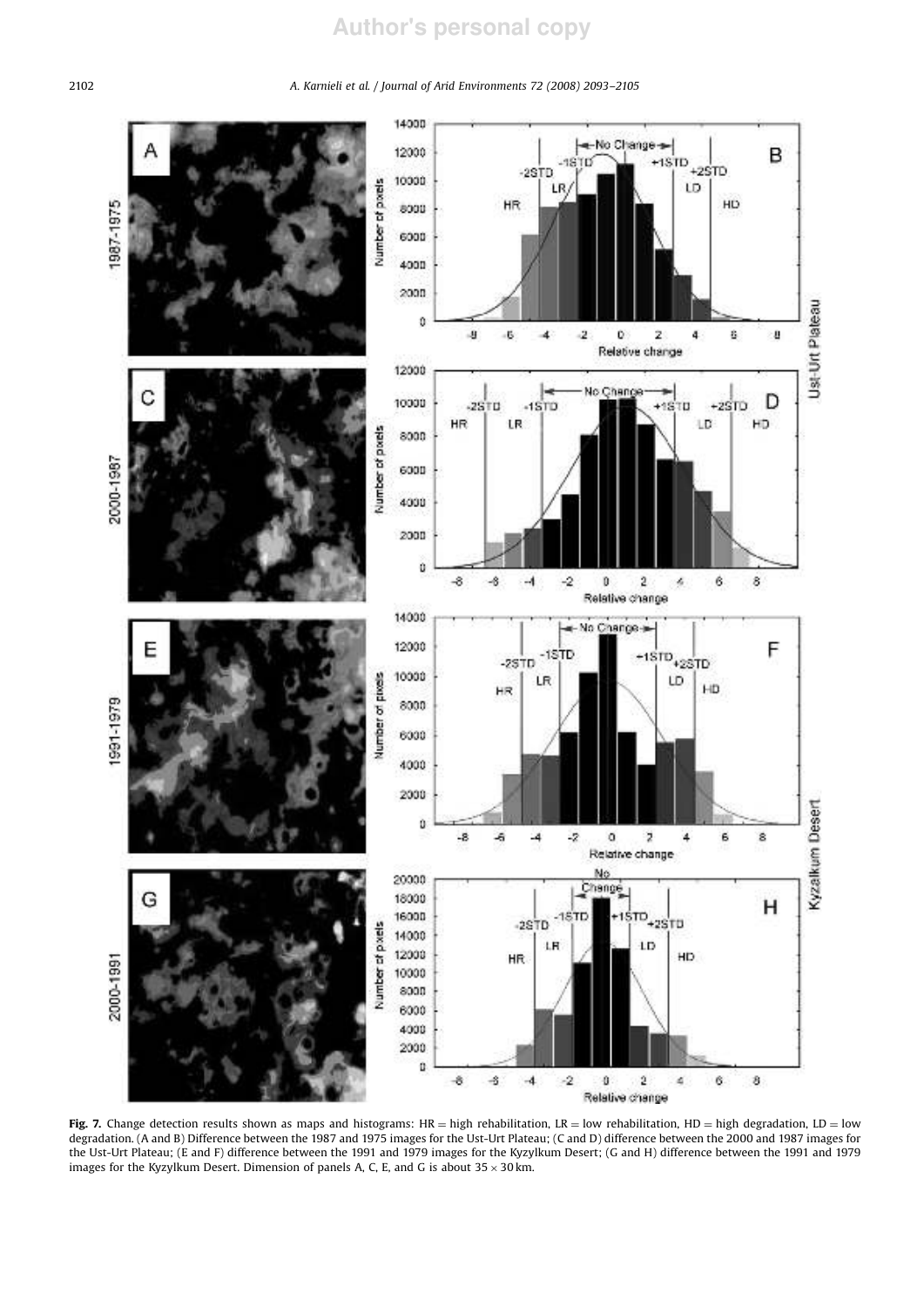proportion of the area, while rehabilitation (green tones) covered a significantly smaller area (Fig. 7c and d). This is thought to be as a result of exploration and exploitation of gas and oil reserves in this region after the collapse of the Soviet Union and the establishment of Kazakhstan as an independent state in 1991 (Kadrzhanova, 2003; Ulmishek, 2001). Consequently, large areas underwent intensive land conversion, i.e. increased use of large amounts of heavy-duty equipment, large-scale plants, and vehicles that damage the soil surface (R. Mirzadinov, pers. comm.).

The Kyzylkum Desert represents another example of how different socio-economic situations before and after the independence of the former Soviet states can cause significant land-use and land-cover changes. Here the difference map and histogram computed from 1991 to 1979 show mixed changes (Fig. 7e and f). In the second period (2000–1991), the western side of the study area was rehabilitated (Fig. 7g and h). This is due to the difficult economic conditions that prevailed with the transition reforms that led to several major socio-economic changes. As explained in Section 1, after 1991 the number of livestock declined dramatically and thus the grazing pressure, leading to recovery of the natural vegetation and rehabilitation of the land. A similar trend was described by de Beurs and Henebry (2004) in other grassland and pasture areas in Kazakhstan. Although, most of the grazing in the Kyzylkum Desert has deceased, some minor activity remained, concentrated in the eastern side of the research site close to the agricultural area along the Syr-Darya River (Fig. 2b). The field survey in 2001 evidenced several active wells and heavy grazing pressure in this area that can be observed as the degraded part in Fig. 7g and h.

## 4. Conclusions

The current paper sought to characterize the spatial and temporal land degradation/rehabilitation in the Central Asian drylands, in terms of vegetation and soil patterns, at different time periods, with respect to socio-economic changes that happened after the collapse of the Soviet Union. The tasseled cap-derived brightness index (BI) was selected to describe the spatial surface patterns since (1) it produced the best contrast in terms of separability among all examined spectral indices; (2) it was originally designed to examine soil properties; and (3) it is able to compare between the different sensors with different spectral bands, as it reduces their different spectral bands to one normalized layer of BI values.

Geostatistical analysis in terms of semi-variance analysis was found to be a suitable method for gaining insight to the spatial structure present in the imagery for a given date and location. The similarity between the shape of the variogram and the directional change of many biotic, abiotic, and environmental variables along the grazing gradient radiated from the watering points in arid and semi-arid regions is a logical reason for using this method. The variogram models of the 1970 and the 1980s enable quantitative generalization of the phenomena over the region under interest. An average range of 6000–7000 m matches the reported walking distance of livestock from their drinking source. Comparison between variograms from different years can hint about the temporal dynamic of the region since when grazing stopped in the 1990s, the variogram did not reach a sill.

The kriging interpolation technique was used as a smoothing filter in which each pixel is being replaced with the solution for the variogram equation (exponential model in the current case) calculated from all other pixels in the image. As a result, it reduces spatial errors and fine scale variability and helps to better identify the degradation boundaries around the watering points. A radial pattern, indicating progressive land degradation radiating from the wells, namely the grazing gradient, is observed in the maps preceding the disengagement of Kazakhstan from Russia. This pattern is blurred or does not exist in the 2000 maps. In comparison with other interpolation techniques the ordinary kriging is considered to be the best linear unbiased estimator.

Temporal changes were effectively conducted by the index differencing technique. The study demonstrates the ability of spaceborne image analysis to follow after land-use/land-cover changes caused by dramatic socio-economic changes as occurred in Kazakhstan after its separation from Russia. Different effects are observed. One part of the state was degraded due to recent exploration and exploitation of the gas and oil reserves, while another part underwent rehabilitation processes due to dramatic reduction of the grazing pressure.

## Acknowledgment

This research was supported by the EC Grant ''Effect of biogenic crusts on biomass estimation in arid regions by satellite imagery'' (INTAS-96-1833).

#### References

- Alaolmolki, N., 2001. Life After the Soviet Union, The Newly Independent Republics of the Transcaucasus and Central Asia. State University of New York Press, Albany, NY.
- Antonchikov, A.N., Bakinova, T.I., Dushkov, V.Y., Zalibekov, Z.G., Levykin, S.V., Neronov, V.M., Okolelova, A.A., Pazhenkov, A.S., Cherniakhovsky, D.A., Chibilev, A.A., 2002. Desertification and Ecological Problems of Pasture Stockbreeding in the Steppe Regions of Southern Russia. IUCN—World Conservation Union, Moscow, 88pp.
- Bastin, G.N., Pickup, G., Chewings, V.H., 1993. Land degradation assessment in central Australia using a grazing gradient method. Rangeland Journal 15, 190–216.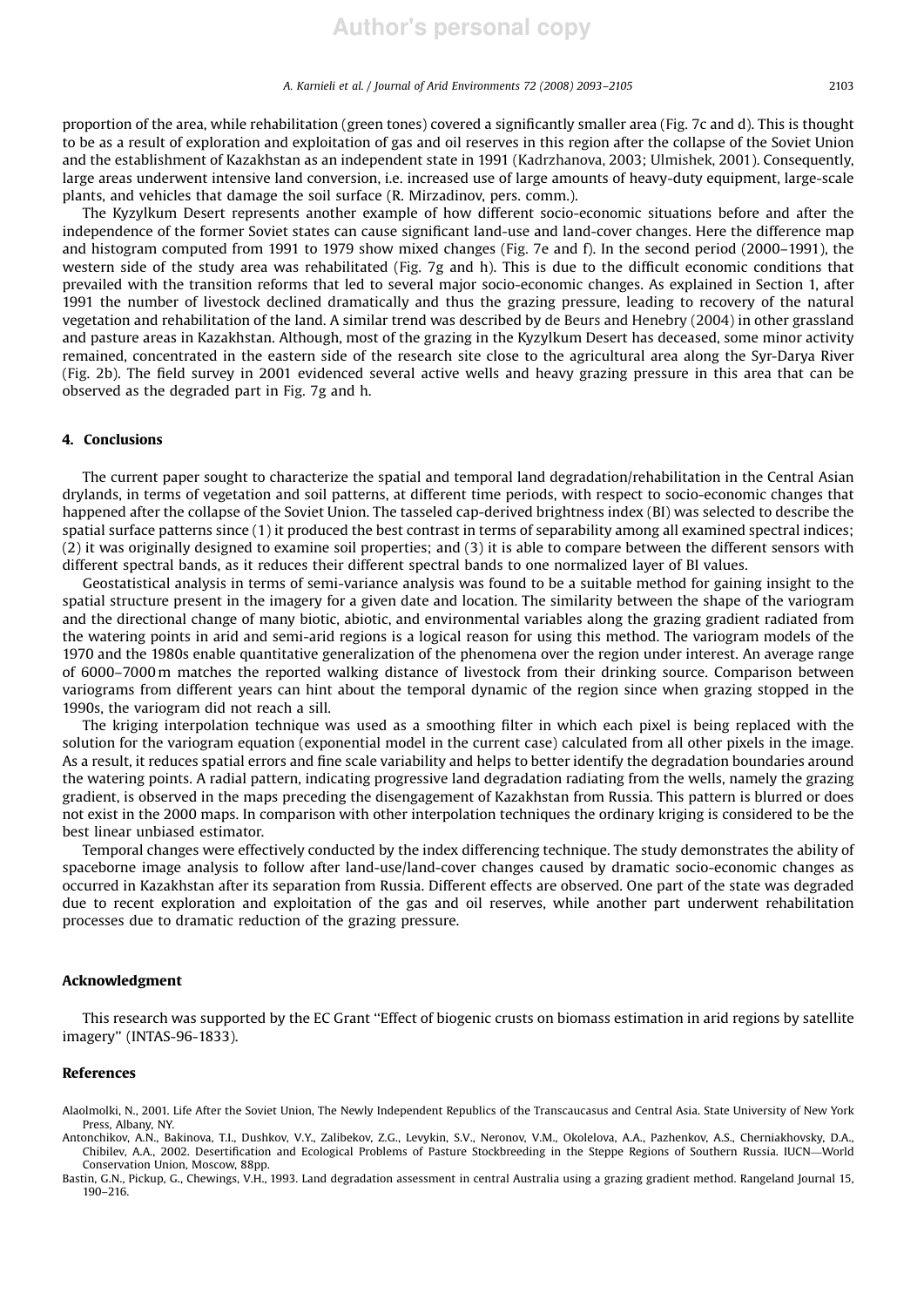- Baydildina, A., Akshinbay, A., Bayetova, M., Mkrytichyan, L., Haliepesova, A., Ataev, D., 2000. Agricultural policy reforms and food security in Kazakhstan and Turkmenistan. Food Policy 25, 733–747.
- Brooks, M.L., Matchett, J.R., Berry, K.H., 2006. Effects of livestock watering sites on alien and native plants in the Mojave Desert, USA. Journal of Arid Environments 67, 125–147.
- Chander, G., Markham, B., 2003. Revised Landsat-5 TM radiometric calibration procedures and postcalibration dynamic ranges. IEEE Transactions on Geoscience and Remote Sensing 41, 2674–2677.
- Crist, E.P., Cicone, R.C., 1984. A physically-based transformation of Thematic Mapper data—the TM tasseled cap. IEEE Transactions on Geoscience and Remote Sensing 22, 256–263.
- Curran, P.J., 1988. The semivariogram in remote sensing: an introduction. Remote Sensing of Environment 24, 493–507.
- de Beurs, K.M., Henebry, G.M., 2004. Land surface phenology, climatic variation, and institutional change: analyzing agricultural land cover change in Kazakhstan. Remote Sensing of Environment 89, 497–509.
- Delhomme, J.P., 1978. Kriging in the hydroscience. Advances in Water Resources 1, 251–266.
- Delhomme, J.P., 1979. Spatial variability and uncertainty in groundwater flow parameters: a geostatistical approach. Water Resources Research 15, 269–280.
- Dobie, J.F., 1980. The Longhorns. University of Texas Press, 186pp.
- Fernandez-Gimenez, M., Allen-Diaz, B., 2001. Vegetation change along gradients from water sources in three grazed Mongolian ecosystems. Plant Ecology 157, 101–118.
- Friedel, M.H., 1997. Discontinuous change in arid woodland and grassland vegetation along gradients of cattle grazing in Central Australia. Journal of Arid Environments 37, 145–164.
- Friedel, M.H., Pickup, G., Nelson, D.J., 1993. The interpretation of vegetation change in a spatially and temporally diverse arid Australian landscape. Journal of Arid Environments 24, 241–260.
- Hanan, N.P., Prevost, Y., Diouf, A., Diallo, O., 1991. Assessment of desertification around deep wells in the Sahel using satellite imagery. Journal of Applied Ecology 28, 173–186.
- Harris, A.T., Asner, G.P., 2003. Grazing gradient detection with airborne imaging spectroscopy on a semi-arid rangeland. Journal of Arid Environments 55, 391–404.
- Hodder, R.M., Low, W.A., 1978. Grazing distribution of free-ranging cattle at three sites in the Alice Spring district, Central Australia. Australian Rangeland Journal 1, 95–105.
- Huang, C., Wylie, B., Yang, L., Homer, C., Zylstra, G., 2002. Derivation of a tasseled cap transformation based on Landsat 7 at-satellite reflectance. International Journal of Remote Sensing 23, 1741–1748.
- Huete, A.R., 1988. A soil-adjusted vegetation index (SAVI). Remote Sensing of Environments 25, 295–309.
- Isaacs, E., Srivastava, M.R., 1989. An Introduction to Applied Geostatistics. Oxford University Press, New York, 592pp.
- James, C.D., Landsberg, J., Morton, S.R., 1999. Provision of watering points in the Australian arid zone: a review of effects on biota. Journal of Arid Environments 41, 87–121.
- Jensen, J.R., 1986. Introductory Digital Image Processing, A Remote Sensing Perspective. Prentice-Hall, New Jersey, 379pp.
- Kadrzhanova, A., 2003. International Market Research—Oil and Gas Field Equipment. Industry Canada. Available at: /http://strategis.ic.gc.ca/epic/ internet/inimr-ri.nsf/en/gr114924e.html >. Accessed 3 December 2006.
- Kaufman, Y.J., Remer, L.A., 1994. Detection of forests using MID-IR reflectance—an application for aerosol studies. IEEE Transactions on Geoscience and Remote Sensing 32, 672–683.
- Kauth, J., Thomas, G.S., 1976. The tasseled cap—a graphic description of the spectral-temporal development of agricultural crops as seen by LANDSAT. In: Proceedings of the Symposium on Machine Processing of Remotely Sensed Data. Purdue University of West Lafayette, Indiana, pp. 4B-41–4B-51.
- Kerven, C., Behnke, R., 1996. Impacts of decollectivization on rangelands and livestock marketing in Central Asia. In Small Ruminant/Global Livestock CRSP, Central Asia, Regional Livestock Assessment. Management Entity, Small Ruminant CRSP. University of California, Davis, CA, pp. 89–106.
- Kharin, N.G., Kalenov, G.S., 1978. Study of anthropogenic desertification by satellite imagery. Problems of Desert Development 4, 25–29.
- Kharin, N.G., Kiriltseva, A.A., 1988. New data on areas of desertified lands in the arid zone of the USSR. Problems of Desert Development 4, 3–8.
- Lange, R.T., 1969. The piosphere: sheep track and dung patterns. Journal of Range Management 22, 396–400.
- Lasaponara, R., 2006. Estimating spectral separability of satellite derived parameters for burned areas mapping in the Calabria region by using SPOT-Vegetation data. Ecological Modelling 196, 265–270.
- Lind, M., Rasmussen, K., Adriansen, H., Ka, A., 2003. Estimating vegetative productivity gradients around watering points in the rangelands of Northern Senegal based on NOAAAVHRR data Geografisk Tidsskrift, Danish. Journal of Geography 103, 1–15.
- Ludwig, J.A., Coughenour, M.B., Liedloff, A.C., Dyer, R., 2001. Modelling the resilience of Australian savanna systems to grazing impacts. Environment International 27, 167–172.
- Ludwig, J.A., Tongway, D.J., Bastin, G.N., James, C.D., 2004. Monitoring ecological indicators of rangeland functional integrity and their relation to biodiversity at local to regional scales. Austral Ecology 29, 108–120.
- Manzano, M.G., Na´var, J., 2000. Process of desertification by goats overgrazing in the *Tamaulipan thornscub* (matorral) in north-eastern Mexico. Journal of Arid Environments 44, 1–17.
- Markham, B.L., Barker, J.L., 1983. Spectral characterization of the Landsat-4 MSS sensors. Photogrammetric Engineering and Remote Sensing 49, 811–833. Matheron, G., 1971. The Theory of Regionalized Variables and Its Applications, Cahiers du Centre de Morphologie Mathematique de Fontainebleau, No. 5,
- Ecole Superieure des Mines, Fontainebleau, 211pp.
- McAuliffe, J.R., 1990. A rapid survey method for the estimation of density and cover in desert plant communities. Journal of Vegetation Science 1, 653–656. Oliver, M.A., Webster, R., Slocum, K., 2000. Filtering SPOT imagery by kriging analysis. International Journal of Remote Sensing 21, 735–752.
- Perkins, J.S., Thomas, D.S.G., 1993. Spreading deserts or spatially confined environmental impacts: land degradation and cattle ranching in the Kalahari
- desert of Botswana. Land Degradation and Rehabilitation 4, 179–194. Pickup, G., Chewings, V.H., Nelson, D.J., 1993. Estimating changes in vegetation cover over time in arid rangelands using Landsat MSS Data. Remote Sensing of Environments 43, 243–263.
- Pickup, G., Bastin, G.N., Chewings, V.H., 1994. Remote-sensing-based condition assessment for nonequilibrium rangelands under large-scale commercial grazing. Ecological Applications 4, 497–517.
- Pickup, G., Chewings, V.H., 1994. A grazing gradient approach to land degradation assessment in arid areas from remotely sensed data. International Journal of Remote Sensing 15, 597–617.
- Pringle, H.J.R., Landsberg, J., 2004. Predicting the distribution of livestock grazing pressure in rangelands. Austral Ecology 29, 31–39.
- Qi, J., Chehbouni, A., Huete, A.R., Kerr, Y.H., Sorooshian, S., 1994. A modified soil adjusted vegetation index. Remote Sensing of Environments 48, 119–126. Richardson, A.J., Wiegand, C.L., 1977. Distinguishing vegetation from soil background information. Photogrammetric Engineering and Remote Sensing 43, 1541–1552.
- Robinson, S., Milner-Gulland, E.J., Alimaev, I., 2003. Rangeland degradation in Kazakhstan during the Soviet era: re-examining the evidence. Journal of Arid Environments 53, 419–439.
- Sinha, P.C. (Ed.), 1998. Desertification. International Encyclopedia of Sustainable Development Series. Anmol Publications Pvt. Ltd., New Delhi.
- Suleimenov, M., Oram, P., 2000. Trends in feed, livestock production, and rangelands during the transition period in three Central Asian countries. Food Policy 25, 681–700.
- Trodd, N.M., Dougill, A.J., 1998. Monitoring vegetation dynamics in semi-arid African rangelands—use and limitations of Earth observation data to characterize vegetation structure. Applied Geography 18, 315–330.